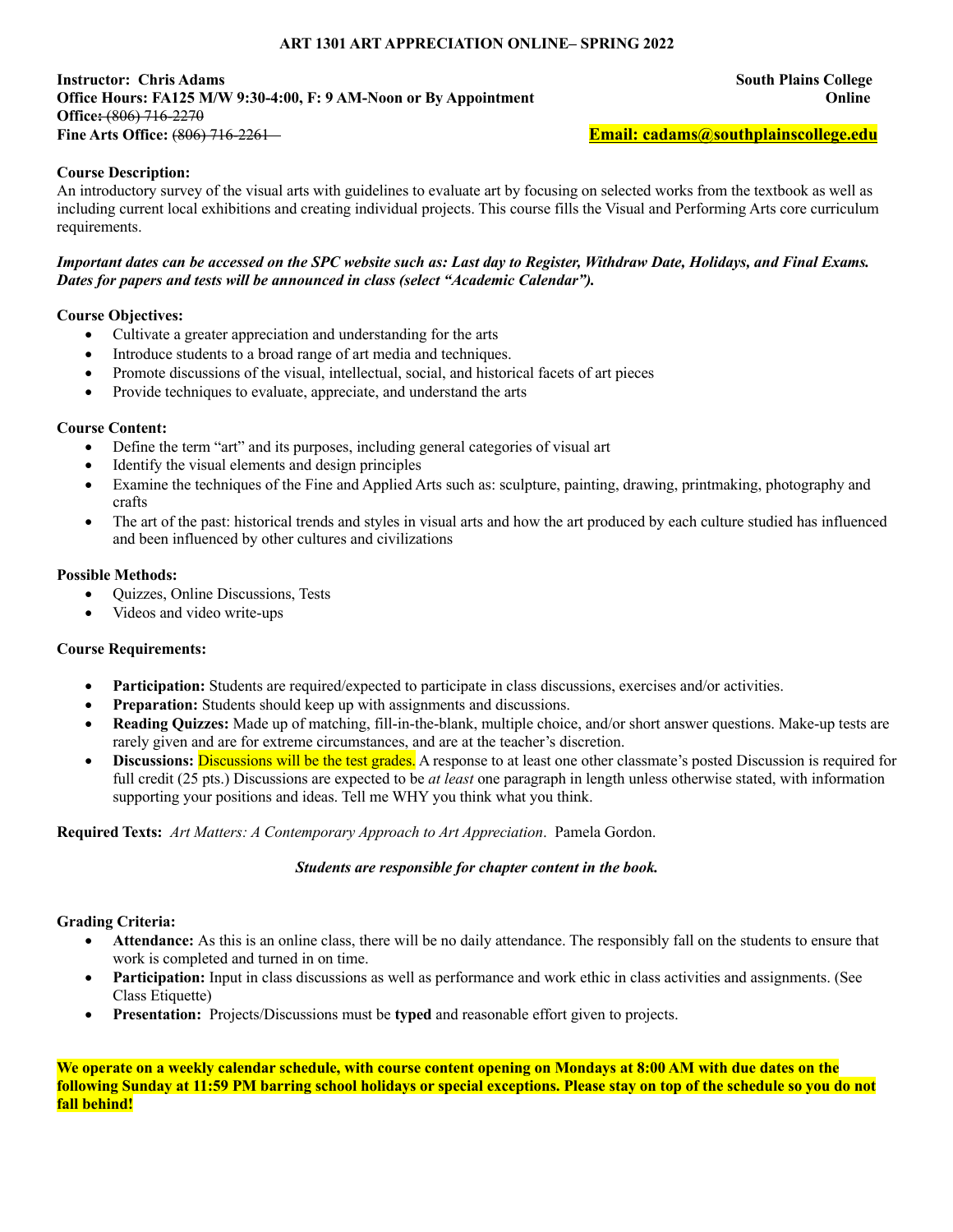**Class Etiquette:** Information, images, and discussion topics may deal with subject matter uncomfortable or offensive to some students. Discussions require a calm and open-minded dialogue to consider different points of view. Civility and respect will be required at all times. There will be zero tolerance for inappropriate behavior.

• **Individual behavior and attitude can greatly influence the class mood as a whole. Please conduct yourself in a way that promotes the productivity of the entire group. As this is an online class, please be mindful of how sensitive topics are approached. The online world is an easy place to lose sight of this. Respect and courtesy are expected in the online discussions.** 

**Attendance Policy:** *There is no required time to check in or login to Blackboard. I will not be requiring Zoom or Collaborate meetings for this course.* I want you all to be able to work at your own pace according to your own schedules— "Asynchronous Learning" they now call it. We are all in interesting times for sure. This does not mean, however that there is no attendance policy. Students will be required to complete all coursework assigned in a timely manner. Failure to demonstrate work activity and/or check in with instructors after 3 weeks can result in the student being dropped from the class with an X. In addition, a student who falls into a dangerous area where the inevitable grade outcome would be an F may also be dropped from the course with an X after 3 weeks with no contact or demonstration of progress. Please try to keep on top of assignments; do your best not to fall behind. The current policy is not intended to be something for students to take advantage of, rather, it's in place for your benefit. Be honest and please keep your instructors aware of any issues you may be having that may impede upon your ability to complete your work. We all want to help you succeed, but we need to know when you have issues. Please keep your professors informed!

**\*\*IMPORTANT: If you need to contact me for any reason, do so at the email address provided at the top of the syllabus. Please use your SPC email account for all SPC correspondences. Personal email accounts (Gmail, Yahoo, etc.) are often flagged by our system as spam, so I may never see them. I DO NOT use Blackboard's direct messaging system. The phone numbers at the top of the email work, but I struck them out as they are the absolute worst way to reach me. I'm not near my office phone a great deal but I will get email! All I ask is that you give me time to see and read it. I will do my best to respond to you within a day. I generally checking my email one last time everyday around 9:00 pm, I'm hit and miss on the weekends.\*\***

**Academic Honesty:** The faculty is strongly committed to upholding standards of academic integrity. These standards, at the minimum, require that students never present the work of others as their own. WARNING – Cheating or plagiarism will result in the student receiving a 0 on the assignment for the first offense, second offence you will be dropped from the class. Please make sure your thoughts on the discussions are your own. I'm interested in what you have to say. Please do not copy/paste the ideas of others into your discussion posts without giving proper credit.

**Grading Scale:** For the semester grade, the grades will be scaled as:

90-100 "A" Superior work 80-89 "B" Above average work 70-79 "C" Average work 60-69 "D" Below average work 00-59 "F" Failure

.

#### **Grading:** Final grades will consist of

| Ð<br>$- - -$<br>7700<br>к<br>. .<br>. .<br>$\cdots$<br><i>itouthin</i> | 40% |
|------------------------------------------------------------------------|-----|
| $\mathbf{\tilde{z}}$<br>lests<br><b>USSIOIL</b>                        | 60% |

### **ARTS 1301 ONLINE COURSE REQUIREMENTS:**

- 1. Student must <u>access the course on a **regular** basis</u><br>2. Student must login online **via Blackboard to com**
- 2. Student must login online **via Blackboard to complete their assignments**
- 3. Student must **complete assignments on time** Deadlines will be posted and reasonable time given for completion.

# .*If you move to a new address or have no internet access at home, know that this your responsibility, not mine.*

#### **IMPORTANT! How to answer the Group Discussions/Shared Writing Questions:**

**Try to answer these questions to the best of your ability. Use your newly obtained 'art language' and describe what you 'see'. Try not to over-think it!** 

### **DO YOUR OWN WORK! I'm interested in** *your* **thoughts and observations.**

#### **INTERNET COURSE REQUIREMENTS:**

1. Internet access and email are required. (This is on you. Please aware that I'm neither your ISP nor tech support)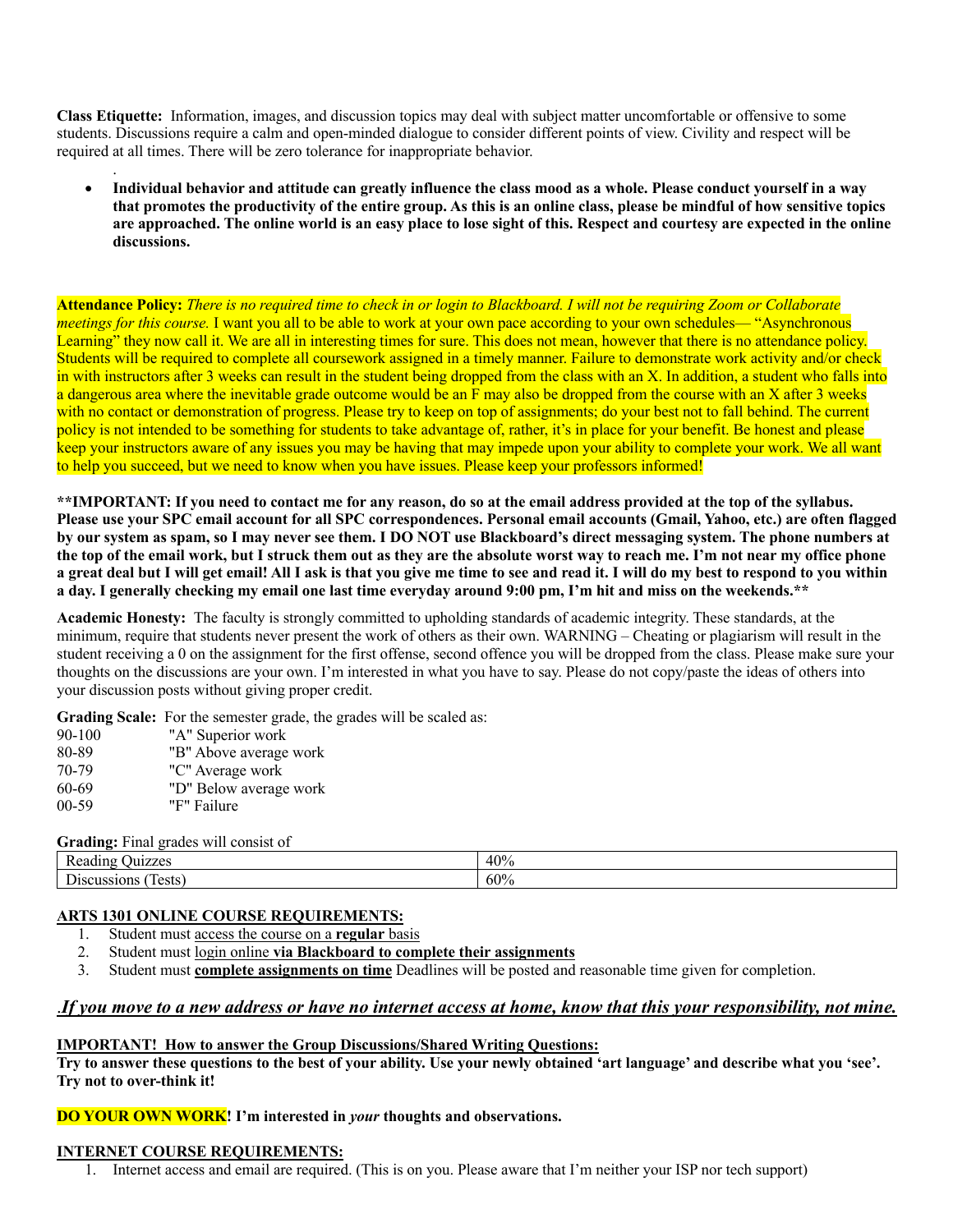- 2. Initial correspondence with the instructor is the student's responsibility, by the first week of class, via email to the instructor's SPC email.
- 3. It is the student's responsibility to make sure they have the necessary computer resources and skills to take the online course. There are computer labs available to use at Levelland Technology Center, SPC Building 8 (Reese Center) room 827, and Byron Martin Advanced Technology Center, Lubbock and Plainview Center.
- 4. The computer you use must be able to connect to the Internet and allow you to browse the World Wide Web.

# **STUDENT REQUIRED SKILLS**

- 1. Typing skills
- +2. Word processing skills
- 3. Know basic functionality of a computer and how to do basic troubleshooting
- 4. Know how to connect to the Internet
- 5. Know basics of how the Internet works and how to search and conduct research using the Internet
- 6. Know how to compose, reply, and forward email messages
- 7. Know how to attach and open documents in an email message
- 8. Have basic file management skills
- 9. Know how to save and delete documents

**SPC Standard Disability Statement:** Students with disabilities, including but not limited to physical, psychiatric, or learning disabilities, who wish to request accommodations in this class should notify the Disability Services Office early in the semester so that the appropriate arrangements may be made. In accordance with federal law, a student requesting accommodations must provide acceptable documentation of his/her disability to the Disability Services Office. For more information, call or visit the Disability Services Office at Levelland (Student Health & Wellness Office) 806-716-2577, Reese Center (Building 8) & Lubbock Center 806- 716-4675, or Plainview Center (Main Office) 806-716-4302 or 806-296-9611.

**Non-Discrimination Statement:** South Plains College does not discriminate on the basis of race, color, national origin, sex, disability or age in its programs and activities. The following person has been designated to handle inquiries regarding the non-discrimination policies: Vice President for Student Affairs, South Plains College -1401 College Avenue, Box 5, Levelland, TX 79336, 806-894-9611

**Diversity Statement:** In this class the teacher will establish and support an environment that values and nurtures individual and group differences and encourages engagement and interaction. Understanding and respecting multiple experiences and perspectives will serve to challenge and stimulate all of us to learn about others, about the larger world and about ourselves. **There will be zero tolerance of disrespectful or inappropriate language or behavior.** By promoting diversity and intellectual exchange, we will not only mirror society as it is, but model society as it should and can be.

**Campus Concealed Carry:** Texas Senate Bill - 11 (Government Code 411.2031, et al.) authorizes the carrying of a concealed handgun in South Plains College buildings only by persons who have been issued and are in possession of a Texas License to Carry a Handgun. Qualified law enforcement officers or those who are otherwise authorized to carry a concealed handgun in the State of Texas are also permitted to do so. Pursuant to Penal Code (PC) 46.035 and South Plains College policy, license holders may not carry a concealed handgun in restricted locations. For a list of locations, please refer to the SPC policy at: (http://www.southplainscollege.edu/human\_resources/policy\_procedure/hhc.php)

Pursuant to PC 46.035, the open carrying of handguns is prohibited on all South Plains College campuses. Report violations to the College Police Department at 806-716-2396 or 9-1-1.

**COVID-19**: It is the policy of South Plains College for the Spring 2021 semester that as a condition of on-campus enrollment, all students are required to engage in safe behaviors to avoid the spread of COVID-19 in the SPC community. Such behaviors specifically include the requirement that all students properly wear CDC-compliant face coverings while in SPC buildings including in classrooms, labs, hallways, and restrooms. Failure to comply with this policy may result in dismissal from the current class session. If the student refuses to leave the classroom or lab after being dismissed, the student may be referred to the Dean of Students on the Levelland campus or the Dean/Director of external centers for Student Code of Conduct Violation. Students who believe they have been exposed or may be COVID-19 positive, must contact Health Services, DeEtte Edens, BSN, RN at (806) 716-2376 or dedens@southplainscollege.edu.

\*\*This COVID-19 section of the syllabus primarily applies to SPC's campuses. Should you choose to visit or need to speak with me or another representative of SPC in person, please follow the above guidelines. If, for any reason you are exposed to or potentially exposed to anyone COVID-19 positive, please make sure to contact DeEtte Edens at the listed email address. Dual Credit students may be required to contact your school administrators and follow district guidelines as well. Regardless, please let me know as soon as possible as to what is happening in the event that you are placed in placed in quarantine or are hindered with regard to your SPC *coursework by COVID-19.\*\**

In order to accomplish its mission, South Plains College is committed to the following institutional purposes: To provide students the opportunity to learn as a lifelong endeavor; to acquire skills for communication, critical thinking and problem-solving; to explore the